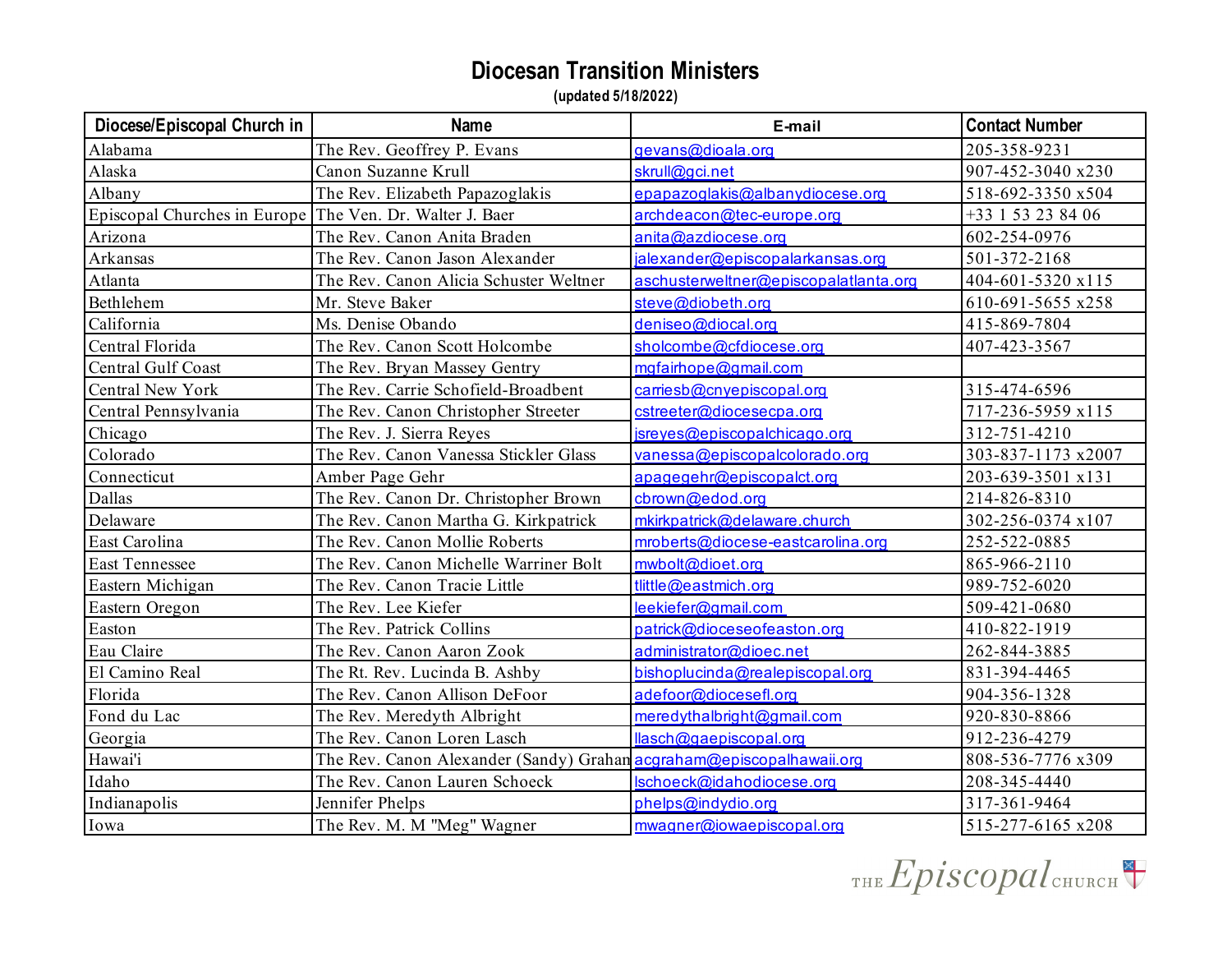| Diocese/Episcopal Church in | <b>Name</b>                           | E-mail                         | <b>Contact Number</b> |
|-----------------------------|---------------------------------------|--------------------------------|-----------------------|
| Kansas                      | Deborah L. Kremers                    | dkremers@episcopal-ks.org      | 816-719-0132          |
| Kentucky                    | The Rev. Canon Amy R. Coultas         | amy@episcopalky.org            | 502-584-7148 x246     |
| Lexington                   | The Rev. Canon Amy Chambers Cortright | canon@diolex.org               | 859-252-6527          |
| Long Island                 | The Rev. Canon Claire Woodley         | cwoodley@dioceseli.org         | 516-248-4800 x135     |
| Los Angeles                 | The Rev. Thomas Quijada-Discavage     | tdiscavage@ladiocese.org       | 213-482-2040          |
| Louisiana                   | The Rev. Canon Shannon R. Manning     | smanning@edola.org             | 504-895-6634          |
| Maine                       | The Rev. Canon Michael Ambler         | mambler@episcopalmaine.org     | 207-772-1953 x123     |
| Maryland                    | The Rev. Stuart W. Wright             | swright@episcopalmaryland.org  | 410-467-1399          |
| Massachusetts               | The Rt. Rev. Carol Gallagher          | cgallagher@diomass.org         | 617-482-4826          |
| Michigan                    | The Rev. Canon Ellen Ekevag           | eekevag@edomi.org              | 630-258-8882          |
| Milwaukee                   | The Rev. Canon Scott R. Leannah       | scott@diomil.org               |                       |
| Minnesota                   | Canon Karen B. Olson                  | karen.o@episcopalmn.org        | 612-870-3312          |
| Mississippi                 | The Rev. Canon Paul J. Stephens       | pstephens@dioms.org            | 601-948-5954          |
| Missouri                    | The Rev. Doris C. Westfall            | dwestfall@diocesemo.org        | 314-231-1220          |
| Montana                     | The Rev. Canon Mikayla Dunfee         | mtcto@diomontana.com           | 605-484-2166          |
| Navajoland Area Mission     | The Rt. Rev. David E. Bailey          | ecndbailey@gmail.com           | 801-322-4131          |
| Nebraska                    | The Rev. Canon Elizabeth Easton       | leaston@episcopal-ne.org       | 402-341-5373          |
| Nevada                      | The Rev. Dr. Catherine Gregg          | cgregg@episcopalnevada.org     | 702-233-8216          |
| New Hampshire               | Canon Tina Pickering                  | tpickering@nhepiscopal.org     | 603-224-1914          |
| New Jersey                  | Ms. Rhonda Jackson                    | rjackson@dioceseofnj.org       | 609-394-5281 x42      |
| New York                    | The Rev. Canon Nora Smith             | nsmith@dioceseny.org           | 212-316-7421          |
| Newark                      | The Rev. Canon Margaret Peckham Clark | mapclark@dioceseofnewark.org   | 973-430-9913          |
| North Carolina              | <b>Canon Catherine Massey</b>         | catherine.massey@episdionc.org | 919-834-7474          |
| North Dakota                | The Rev. Steve Godfrey                | sgodfrey@ndepiscopal.org       | 515-450-9858          |
| North Texas                 | The Rev. Canon Janet Waggoner         | janet.waggoner@ecntx.org       | 817-880-1050          |
| Northern California         | The Rev. Canon John E. Day            | revjohnandgail@gmail.com       | 916-442-6918          |
| Northern Indiana            | The Rev. Dr. Terri L. Bays            | missioner.bays@ednin.org       | 574-850-5722          |
| Northern Michigan           | The Rev. Canon Lydia K. Bucklin       | lydia@upepiscopal.org          | 906-228-7160          |
| Northwest Texas             | The Rev. Canon J. Michael Ehmer       | mehmer@nwtdiocese.org          | 806-763-1370          |
| Northwestern Pennsylvania   | The Rev. Jason Shank                  | jshank@dionwpa.org             | 443-618-4408          |
| Ohio                        | The Rev. Priscilla (Percy) R. Grant   | pgrant@dohio.org               | 216-774-0455          |
| Oklahoma                    | The Rev. Canon Eric S. Cooter         | canoneric@epiok.org            | 405-232-4820          |

THE Episcopal CHURCH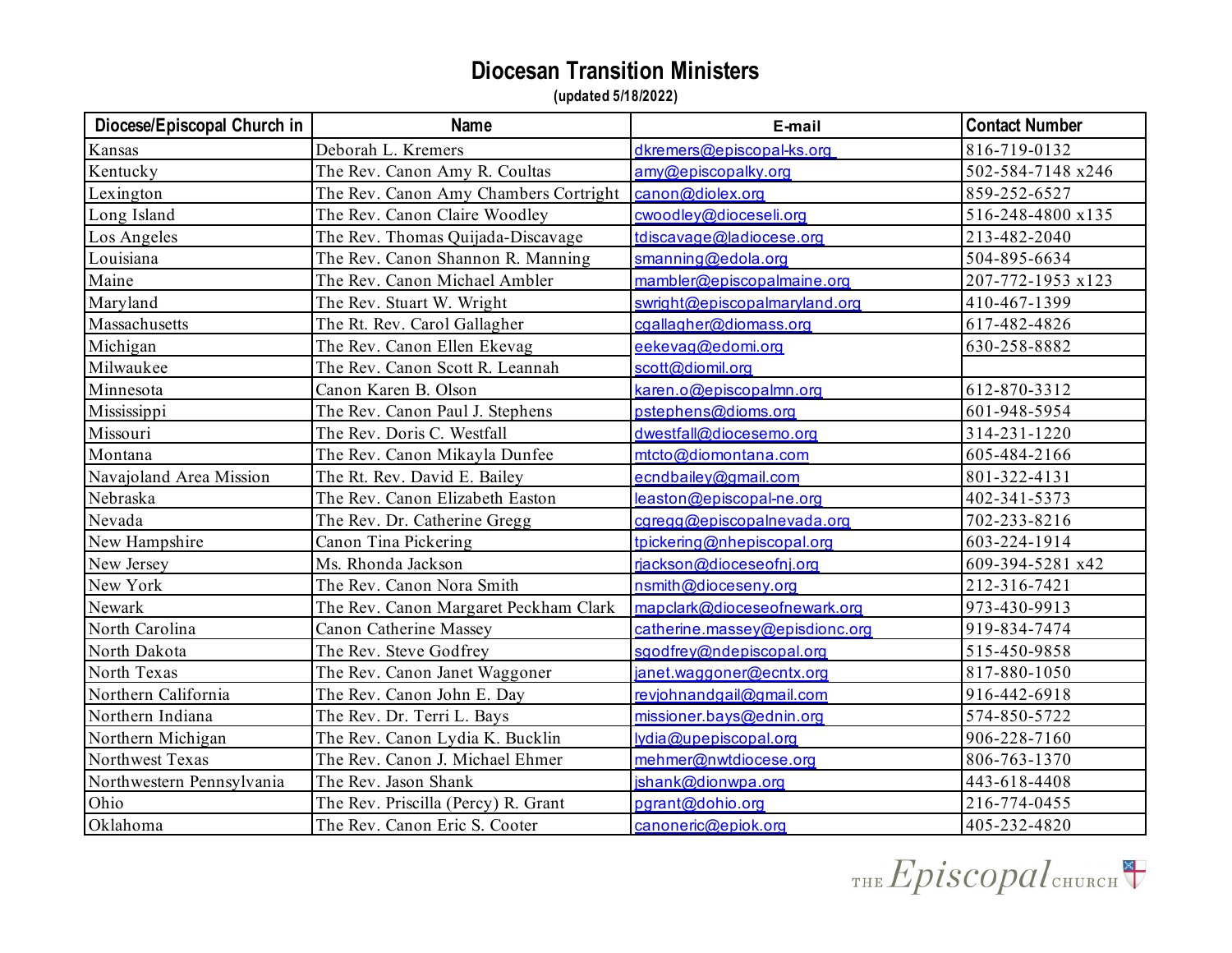| Diocese/Episcopal Church in | <b>Name</b>                           | E-mail                                      | <b>Contact Number</b> |
|-----------------------------|---------------------------------------|---------------------------------------------|-----------------------|
| Olympia                     | The Rev. Canon Arienne Davison        | davison@ecww.org                            | 206-325-4200 x2040    |
| Oregon                      | The Rev. Christopher Craun            | chrisc@diocese-oregon.org                   | 971-204-4116          |
| Pennsylvania                | The Rev. Canon Arlette Benoit Joseph  | abenoitjoseph@diopa.org                     | 215-627-6434 x102     |
| Pittsburgh                  | The Rev. Kimberly Karashin            | kkarashin@episcopalpgh.org                  | 412-721-0853 x254     |
| Puerto Rico                 | The Rev. Canon Rafael Zorrilla        | canonrafael@episcopalpr.org                 | 787-761-9800          |
| Quincy                      | Please see Diocese of Chicago         |                                             |                       |
| Rhode Island                | The Rev. Cn. Dena Cleaver-Bartholomew | dena@episcopalri.org                        | 401-274-4500          |
| Rio Grande                  | The Rev. Canon Lee Curtis             | lcurtis@dioceserg.org                       | 505-881-0636          |
| Rochester                   | The Very Rev. Virginia Tyler Smith    | transitions@episcopaldioceseofrochester.org | 585-315-6604          |
| San Diego                   | The Rev. Gwynn Lynch                  | glynch@edsd.org                             | 619-481-5457          |
| San Joaquin                 | The Rev. Canon Anna R. Carmichael     | canonanna@diosanjoaquin.org                 | 209-576-0104          |
| South Carolina              | The Rev. Canon Philip Linder          | plinder@episcopalchurchsc.org               | 843-259-2016          |
| South Dakota                | The Rev. Dr. Lauren R. Stanley        | lauren@episcopalchurchsd.org                | 605-494-2020          |
| Southeast Florida           | The Rev. Jason Roberson               | jason@diosef.org                            | 305-373-0881          |
| Southern Ohio               | Sherri Martin                         | smartin@diosohio.org                        | 513-632-6017          |
| Southern Virginia           | The Rev. Canon Roy E. Hoffman         | rhoffman@diosova.org                        | 757-213-3390          |
| Southwest Florida           | The Rev. Canon Richard H. Norman      | morman@episcopalswfl.org                    | 941-556-0315          |
| Southwestern Virginia       | The Rev. Jonathan F. Harris           | jarris@dioswya.org                          | 540-588-4586          |
| Spokane                     | The Rev. Canon Susan Cleveley         | susanc@spokanediocese.org                   | 208-310-1817          |
| Springfield                 | The Rev. Canon Mark Evans             | canon@episcopalspringfield.org              | 217-525-1876          |
| Tennessee                   | The Rev. Joseph D. Howard             | jhoward@edtn.org                            | 615-251-3322          |
| Texas                       | The Rev. Kellaura Johnson             | kjohnson@epicenter.org                      | 281-467-7110          |
| The Virgin Islands          | The Rt. Rev. Edward Ambrose Gumbs     | bpambrose@edotvi.org                        | 340-776-1797          |
| Upper South Carolina        | The Rev. Canon d'Rue Hazel            | dhazel@edusc.org                            | 803-771-7800 x 107    |
| Utah                        | Angela Rogers                         | arogers@episcopal-ut.org                    | 801-322-4131          |
| Vermont                     | The Rev. Canon Walter Brownridge      | wbrownridge@diovermont.org                  | 802-863-3431 x112     |
| Virginia                    | The Rev. Canon Abbott Bailey          | abailey@thediocese.net                      | 804-643-8451 x1012    |
| Washington                  | The Rev. Dr. Robert T. Phillips       | rphillips@edow.org                          | 202-537-6537          |
| West Missouri               | The Rev. Charles 'Chas' Marks         | transition@diowestmo.org                    | 816-694-9169          |
| West Tennessee              | The Rev. Sharon A. Alexander          | salexander@episwtn.org                      | 901-937-4782          |
| <b>West Texas</b>           | The Rev. Mike Besson                  | mike.besson@dwtx.org                        | 210-824-5387          |
| West Virginia               | The Rt. Rev. William M. Klusmeyer     | mklusmeyer@wvdiocese.org                    | 866-549-8346          |

THE Episcopal CHURCH